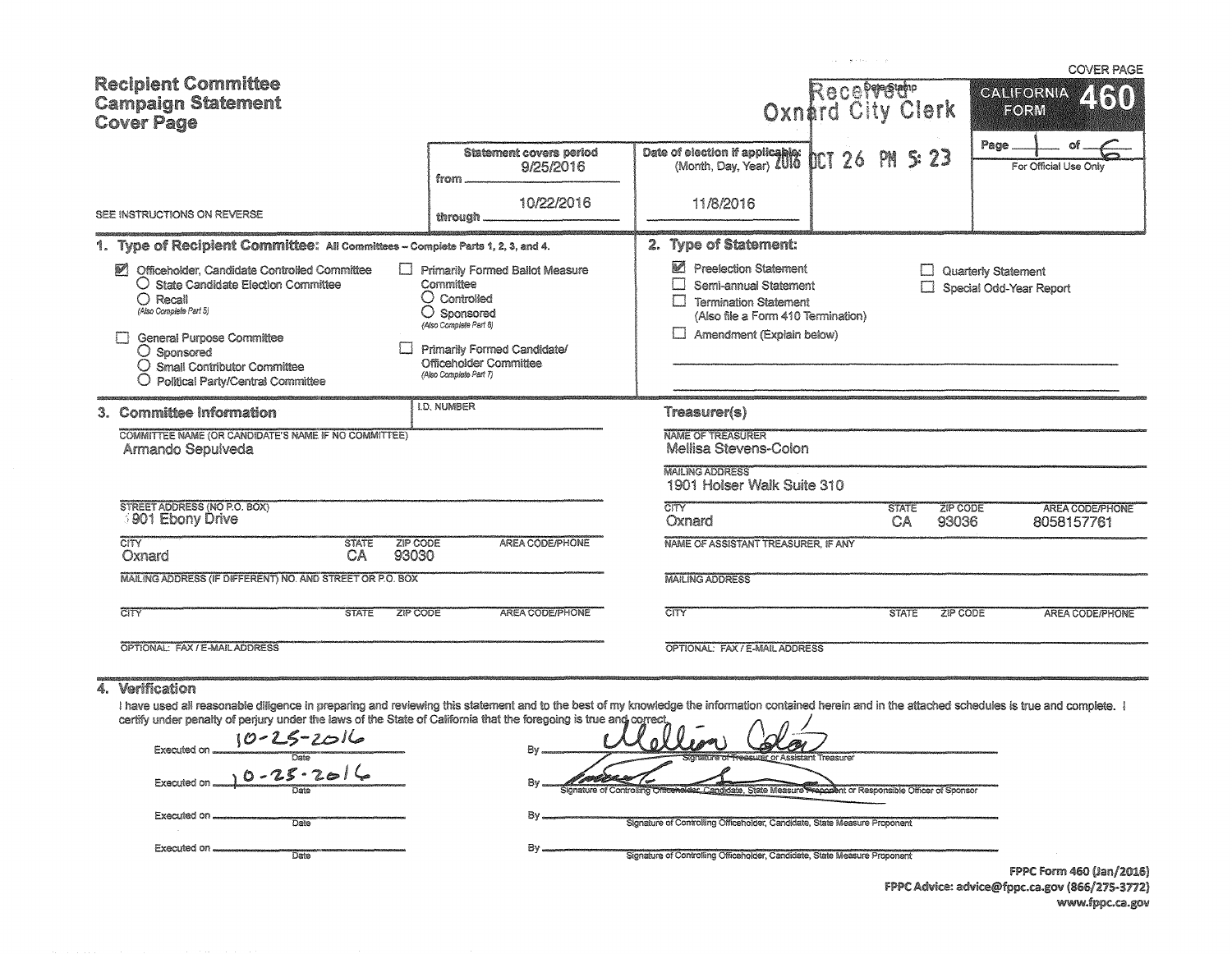

## 5. Officeholder or Candidate Controlled Committee

| NAME OF OFFICEHOLDER OR CANDIDATE                                          |                 |                     |  |
|----------------------------------------------------------------------------|-----------------|---------------------|--|
| Armando Sepulveda                                                          |                 |                     |  |
| OFFICE SOUGHT OR HELD (INCLUDE LOCATION AND DISTRICT NUMBER IF APPLICABLE) |                 |                     |  |
| Mayor of Oxnard                                                            |                 |                     |  |
| RESIDENTIAL/BUSINESS ADDRESS (NO. AND STREET)                              | CITY            | <b>STATE</b><br>ZIP |  |
| 301 Ebony Drive                                                            | Oxnard CA 93036 |                     |  |

Related Committees Not Included in this Statement: List any committees not included in this statement that are controlled by you or are primarily formed to receive contributions or make expenditures on behalf of your candidacy.

| <b>COMMITTEE NAME</b>                                    | <b>ILD. NUMBER</b>    |
|----------------------------------------------------------|-----------------------|
|                                                          |                       |
|                                                          |                       |
| NAME OF TREASURER                                        | CONTROLLED COMMITTEE? |
|                                                          | YES<br>NO             |
| <b>COMMITTEE ADDRESS</b><br>STREET ADDRESS (NO P.O. BOX) |                       |

| CITY                                                                                                                                                                                                                                                       | <b>STATE</b>                 | ZIP CODE        | <b>AREA CODE/PHONE</b> |
|------------------------------------------------------------------------------------------------------------------------------------------------------------------------------------------------------------------------------------------------------------|------------------------------|-----------------|------------------------|
|                                                                                                                                                                                                                                                            |                              |                 |                        |
| COMMITTEE NAME                                                                                                                                                                                                                                             |                              | II.D. NUMBER    |                        |
|                                                                                                                                                                                                                                                            |                              |                 |                        |
| NAME OF TREASURER                                                                                                                                                                                                                                          |                              |                 | CONTROLLED COMMITTEE?  |
|                                                                                                                                                                                                                                                            |                              | <b>YES</b><br>П | T NO                   |
| www.nietojaniana.com/https//www.nietojaniana.com/www.nietojaniana.com/www.nietojaniana.com/www.nietojaniana.com/www.nietojaniana/www.nietojaniana/www.nietojaniana/www.nietojaniana/www.nietojaniana/www.nietojaniana/www.niet<br><b>COMMITTEE ADDRESS</b> | STREET ADDRESS (NO P.O. BOX) |                 |                        |
|                                                                                                                                                                                                                                                            |                              |                 |                        |
| CITY                                                                                                                                                                                                                                                       | <b>STATE</b>                 | ZIP CODE        | AREA CODE/PHONE        |

## 6. Primarily Formed Ballot Measure Committee

NAME OF BALLOT MEASURE

| <b>BALLOT NO. OR LETTER</b> | <b>The committee of the function and committee of the committee of the committee of the committee of the committee</b><br><b>JURISDICTION</b> | <b>SUPPORT</b><br><b>OPPOSE</b> |
|-----------------------------|-----------------------------------------------------------------------------------------------------------------------------------------------|---------------------------------|
|                             |                                                                                                                                               |                                 |

Identify the controlling officeholder, candidate, or state measure proponent, if any.

NAME OF OFFICEHOLDER, CANDIDATE, OR PROPONENT

| distintificationalistationalistationalistationalistationalistationalistationalistationalistationalistationalistationalistationalistationalistationalistationalistationalistationalistationalistationalistationalistationalista<br>OFFICE SOUGHT OR HELD | <b>I DISTRICT NO. IF ANY</b> |
|---------------------------------------------------------------------------------------------------------------------------------------------------------------------------------------------------------------------------------------------------------|------------------------------|
|                                                                                                                                                                                                                                                         |                              |

7. Primarily Formed Candidate/Officeholder Committee List names of officeholder(s) or candidate(s) for which this committee is primarily formed.

| NAME OF OFFICEHOLDER OR CANDIDATE | OFFICE SOUGHT OR HELD | <b>SUPPORT</b><br>OPPOSE        |
|-----------------------------------|-----------------------|---------------------------------|
| NAME OF OFFICEHOLDER OR CANDIDATE | OFFICE SOUGHT OR HELD | <b>SUPPORT</b><br><b>OPPOSE</b> |
| NAME OF OFFICEHOLDER OR CANDIDATE | OFFICE SOUGHT OR HELD | <b>SUPPORT</b><br>OPPOSE<br>U   |
| NAME OF OFFICEHOLDER OR CANDIDATE | OFFICE SOUGHT OR HELD | <b>SUPPORT</b><br>OPPOSE        |

Attach continuation sheets if necessary

FPPC Form 460 (Jan/2016) FPPC Advice: advice@fppc.ca.gov (866/275-3772) www.fppc.ca.gov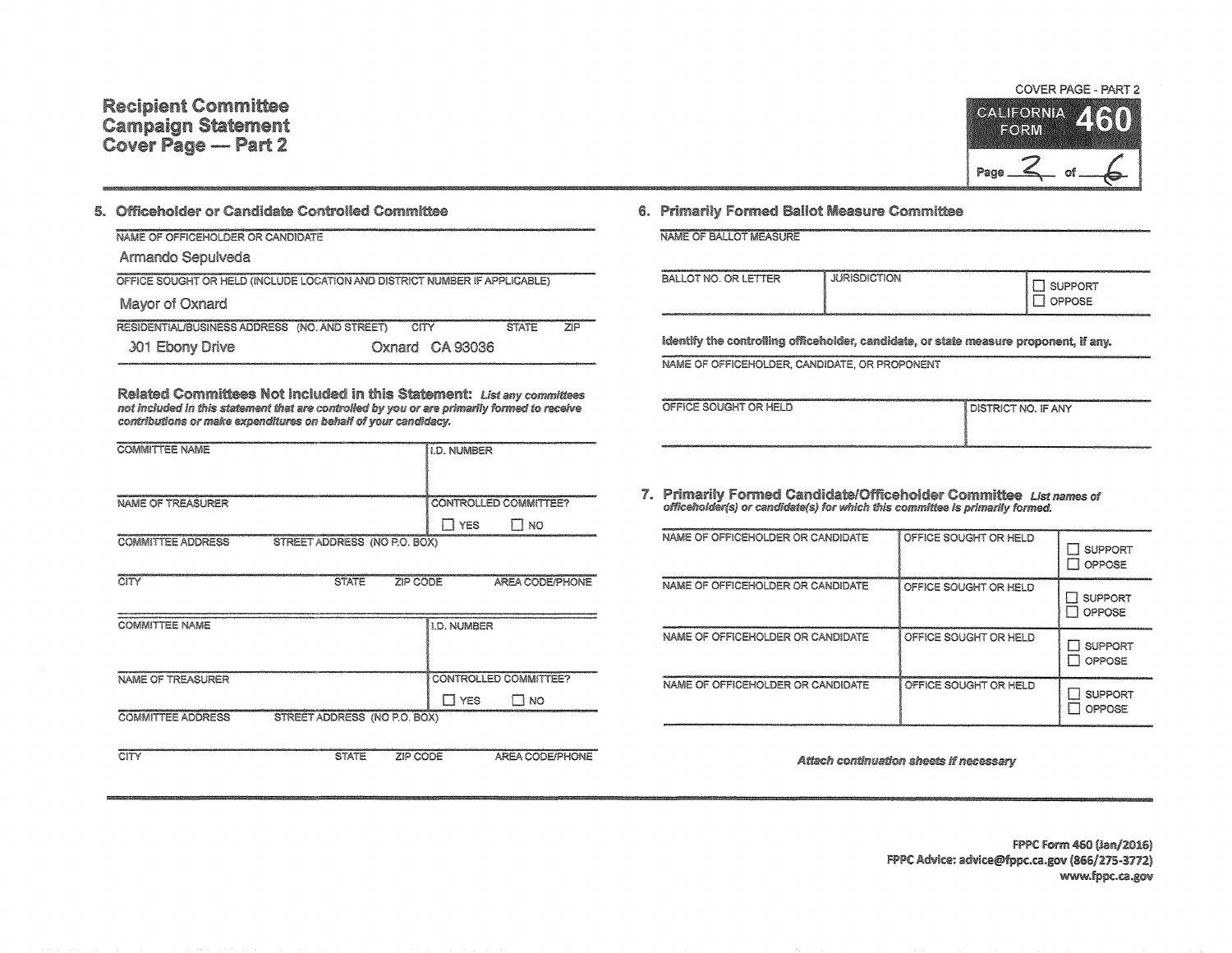| <b>Campaign Disclosure Statement</b><br><b>Summary Page</b>                                | Amounts may be rounded<br>to whole dollars.                                | $from \_\_$                                                                                                                                                                                                                                                                                                           | <b>SUMMARY PAGE</b><br><b>Statement covers period</b><br>CALIFORNIA Z (60)<br>9/25/2016<br>$E$ O $E$ $W$<br>10/22/2016<br>3<br>$P$ age $\equiv$                                                       |
|--------------------------------------------------------------------------------------------|----------------------------------------------------------------------------|-----------------------------------------------------------------------------------------------------------------------------------------------------------------------------------------------------------------------------------------------------------------------------------------------------------------------|-------------------------------------------------------------------------------------------------------------------------------------------------------------------------------------------------------|
| SEE INSTRUCTIONS ON REVERSE<br>NAME OF FILER                                               |                                                                            | through _                                                                                                                                                                                                                                                                                                             | <b>I.D. NUMBER</b>                                                                                                                                                                                    |
| Armando Sepulveda                                                                          |                                                                            |                                                                                                                                                                                                                                                                                                                       |                                                                                                                                                                                                       |
| <b>Contributions Received</b>                                                              | Column A<br>TOTAL THIS PERIOD<br>(FROM ATTACHED SCHEDULES)                 | Column B<br>CALENDAR YEAR<br>TOTAL TO DATE                                                                                                                                                                                                                                                                            | <b>Calendar Year Summary for Candidates</b><br>Running in Both the State Primary and                                                                                                                  |
|                                                                                            | 2.900<br>2.900<br>2,900                                                    | 2.900<br>π<br>2.900<br>$\tau$<br>2,900                                                                                                                                                                                                                                                                                | <b>General Elections</b><br>1/1 through 6/30<br>7/1 to Date<br>20. Contributions<br>Received<br>21. Expenditures<br>Made                                                                              |
| <b>Expenditures Made</b>                                                                   | 2,415.85<br>$\Omega$<br>2,415.85<br>$\mathbf 0$<br>$\Omega$<br>2,415.85    | 2.415.85<br>$\Omega$<br>2,415.85<br>Ō<br>$\Omega$<br>2,415.85                                                                                                                                                                                                                                                         | <b>Expenditure Limit Summary for State</b><br>Candidates<br>22. Cumulative Expenditures Made*<br>(If Subject to Voluntary Expenditure Limit)<br>Date of Election<br><b>Total to Date</b><br>(mm/dd/w) |
| <b>Current Cash Statement</b><br>If this is a termination statement. Line 16 must be zero. | $\Omega$<br>2.900<br>$\overline{\Omega}$<br>2,415.85<br>484 15<br>$\Omega$ | To calculate Column B.<br>add amounts in Column<br>A to the corresponding<br>amounts from Column B<br>of your last report. Some<br>amounts in Column A may<br>be negative figures that<br>should be subtracted from<br>previous period amounts. If<br>this is the first report being<br>filed for this calendar year. | $\mathcal{F} = \mathcal{F} = \mathcal{F}$<br>*Amounts in this section may be different from amounts<br>reported in Column B.                                                                          |
| <b>Cash Equivalents and Outstanding Debts</b>                                              | $\Omega$<br>$\Omega$                                                       | only carry over the amounts<br>from Lines 2, 7, and 9 (if<br>any).                                                                                                                                                                                                                                                    | <b>FPPC Form 460 (Jan/2016)</b><br>FPPC Advice: advice@fppc.ca.gov (866/275-3772)                                                                                                                     |

 $\parallel$  FPPC Advice: advice@fppc.ca.gov (866/275-3772) www.fppc.ca.gov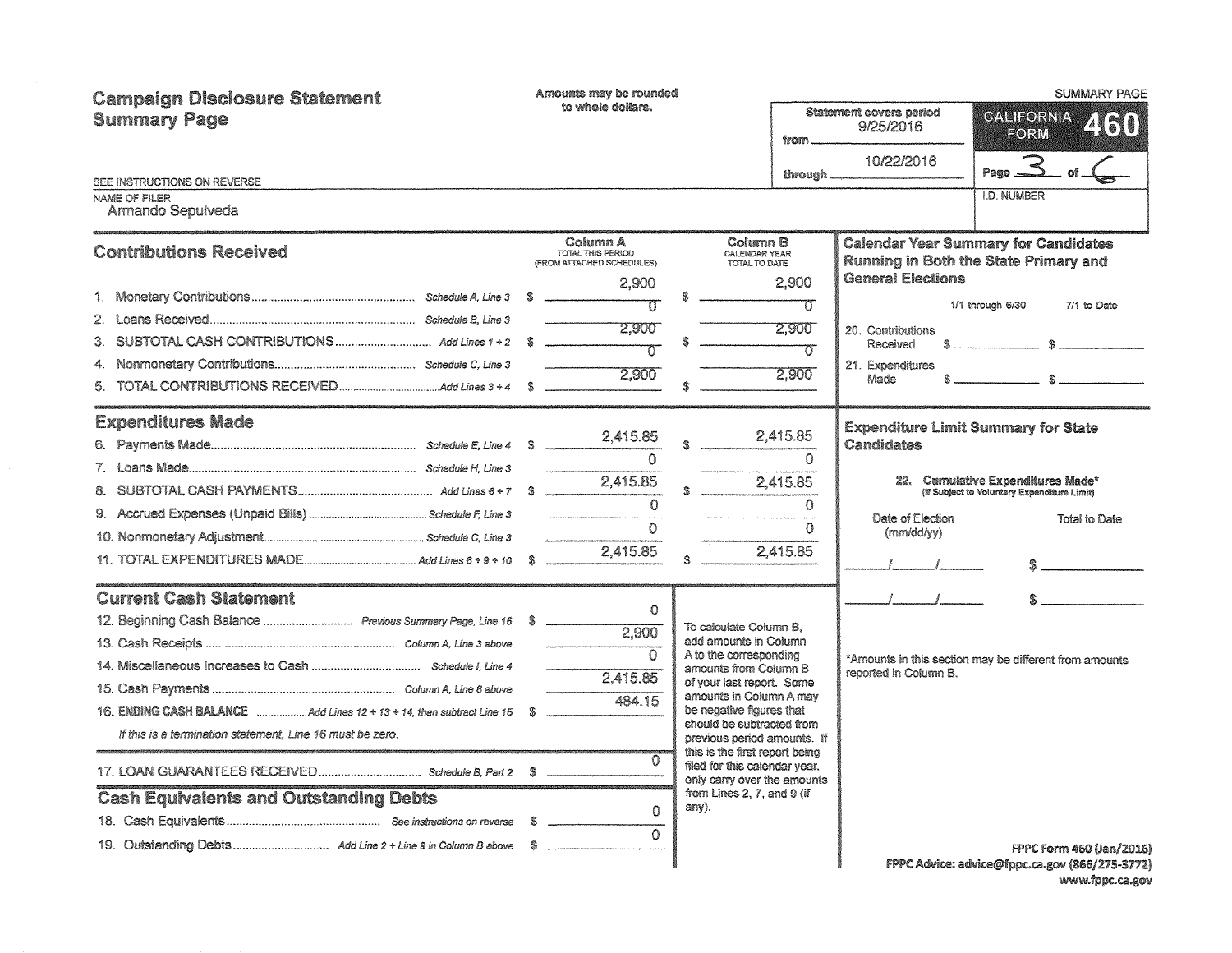## Amounts may be rounded **Schedule A** SCHEDULE A to whole dollars. **Statement covers period Monetary Contributions Received** CALIFORNIA 9/25/2016 **Exclean** from 10/22/2016 through Page SEE INSTRUCTIONS ON REVERSE **NAME OF FILER I.D. NUMBER** Armando Sepulveda **AMOUNT CUMULATIVE TO DATE** PER ELECTION IF AN INDIVIDUAL ENTER FULL NAME, STREET ADDRESS AND ZIP CODE OF CONTRIBUTOR CONTRIBUTOR DATE **RECEIVED THIS** TO DATE CALENDAR YEAR OCCUPATION AND EMPLOYER (IF COMMITTEE, ALSO ENTER I.D. NUMBER)  $CODE *$ **RECEIVED** (IF SELF-EMPLOYED, ENTER NAME (IF REQUIRED) PERIOD (JAN, 1 - DEC, 31) OF BUSINESS) Armando Sepulveda **Z**IND Manager, Ross  $\overline{\Gamma}$ COM 2,400.00 10/22/2016 901 Ebony Drive Потн Oxnard CA 93030  $\Box$ PTY  $\overline{\Box}$ scc **ZIND** Armando Sepulveda Manager, Ross  $\overline{\Gamma}$ COM **301 Ebony Drive** 500.00 9/30/2016  $\overline{\Gamma}$ OTH Oxnard CA 93030  $\Box$ PTY  $T$  scc  $\Box$  IND  $\Box$ COM  $\Box$  OTH  $\Box$ PTY  $\square$  scc  $\Box$ IND  $\overline{\Box}$  COM ПОТН  $\Box$ PTY  $\square$  scc  $\Box$  **MD**  $\Gamma$ COM  $\Box$ OTH  $\Box PT$  $T<sub>SCC</sub>$ 2,900.00 SUBTOTAL \$ **Schedule A Summary** \*Contributor Codes IND - Individual 1. Amount received this period - itemized monetary contributions. 2.900 **COM** - Recipient Committee (other than PTY or SCC)  $\Omega$ OTH - Other (e.g., business entity) 2. Amount received this period - unitermized monetary contributions of less than \$100 .......................\$ PTY - Political Party SCC - Small Contributor Committee 3. Total monetary contributions received this period. 2,900 (Add Lines 1 and 2. Enter here and on the Summary Page, Column A, Line 1.).....................TOTAL \$

FPPC Form 460 (Jan/2016) FPPC Advice: advice@fopc.ca.gov (866/275-3772) www.fppc.ca.gov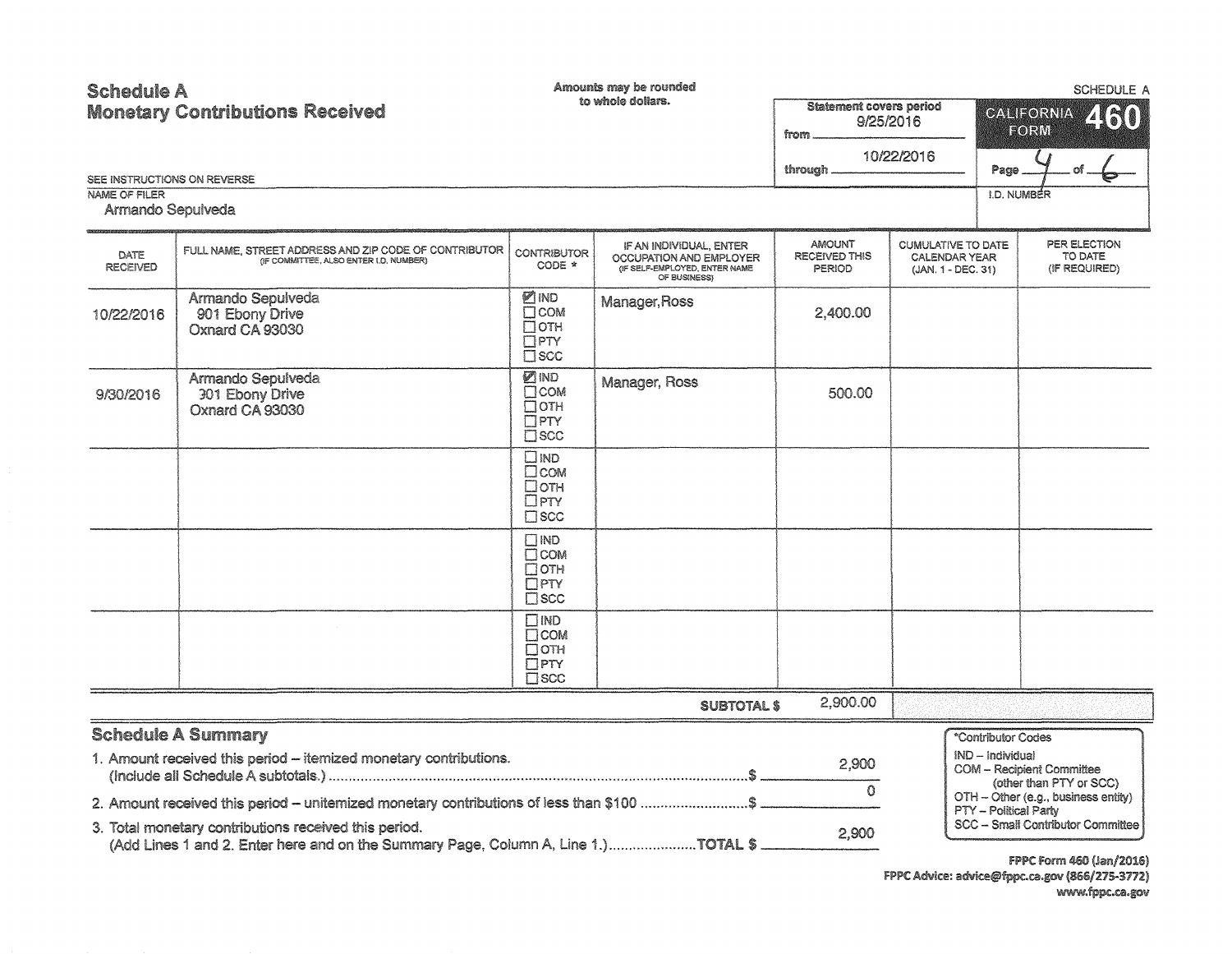|       |                                                                                                                                 |       |                                              | <b>SCHEDULE E</b> |                                                           |                    |  |
|-------|---------------------------------------------------------------------------------------------------------------------------------|-------|----------------------------------------------|-------------------|-----------------------------------------------------------|--------------------|--|
|       | <b>Schedule E</b>                                                                                                               |       | Amounts may be rounded<br>to whole dollars.  |                   | Statement covers period                                   | CALIFORNIA 460     |  |
|       | <b>Payments Made</b>                                                                                                            |       |                                              | from              | 9/25/2016                                                 | <b>EORM</b>        |  |
|       | SEE INSTRUCTIONS ON REVERSE                                                                                                     |       |                                              | through           | 10/22/2016                                                | $Page$ $\equiv$    |  |
|       | NAME OF FILER                                                                                                                   |       |                                              |                   |                                                           | <b>I.D. NUMBER</b> |  |
|       | Armando Sepulveda                                                                                                               |       |                                              |                   |                                                           |                    |  |
|       | CODES: If one of the following codes accurately describes the payment, you may enter the code. Otherwise, describe the payment. |       |                                              |                   |                                                           |                    |  |
|       | CMP campaign paraphernalia/misc.                                                                                                | MBR   | member communications                        |                   | RAD radio airtime and production costs                    |                    |  |
| CNS.  | campaign consultants                                                                                                            | MTG . | meetings and appearances                     | RFD.              | returned contributions                                    |                    |  |
| CTB.  | contribution (explain nonmonetary)*                                                                                             | OFC.  | office expenses                              | SAL               | campaign workers' salaries                                |                    |  |
| CVC   | civic donations                                                                                                                 | PET   | petition circulating                         | TEL               | t.y. or cable airtime and production costs                |                    |  |
| FIL.  | candidate filing/ballot fees                                                                                                    |       | PHO phone banks                              | TRC .             | candidate travel, lodging, and meals                      |                    |  |
| FND.  | fundraising events                                                                                                              |       | POL polling and survey research              | TRS.              | staff/spouse travel, lodging, and meals                   |                    |  |
| IND . | independent expenditure supporting/opposing others (explain)*                                                                   |       | POS postage, delivery and messenger services | TSF               | transfer between committees of the same candidate/sponsor |                    |  |

- 
- LEG legal defense<br>LEG legal defense<br>LIT campaign literature and mailings
- 
- PRO professional services (legal, accounting)<br>PRT print ads
- 
- 
- VOT voter registration<br>WEB information technology costs (internet, e-mail)

| NAME AND ADDRESS OF PAYEE<br>(IF COMMITTEE, ALSO ENTER I.D. NUMBER)                                  |            | OR.<br>CODE<br>DESCRIPTION OF PAYMENT |          |  |  |
|------------------------------------------------------------------------------------------------------|------------|---------------------------------------|----------|--|--|
| <b>Chavez Web Design</b>                                                                             | <b>WEB</b> | <b>Website Maintenance</b>            | \$300.00 |  |  |
| <b>Speedy Buttons</b>                                                                                | CMP        | <b>Buttons</b>                        | \$215.85 |  |  |
| <b>Frankle's Printing &amp; Designs</b><br>(Frankie Fernandez)                                       | CMP        | <b>Tshirts &amp; Signs</b>            | \$950.00 |  |  |
| * Payments that are contributions or independent expenditures must also be summarized on Schedule D. |            | <b>SUBTOTAL \$</b>                    | 1,465.85 |  |  |
| <b>Schedule E Summary</b>                                                                            |            |                                       |          |  |  |
|                                                                                                      |            |                                       | 2,415.85 |  |  |

| 4. Total payments made this period. (Add Lines 1, 2, and 3. Enter here and on the Summary Page, Column A, Line 6.) TOTAL \$. | 2.415.85 |
|------------------------------------------------------------------------------------------------------------------------------|----------|

FPPC Form 460 (Jan/2016) FPPC Advice: advice@fppc.ca.gov (866/275-3772) www.fppc.ca.gov